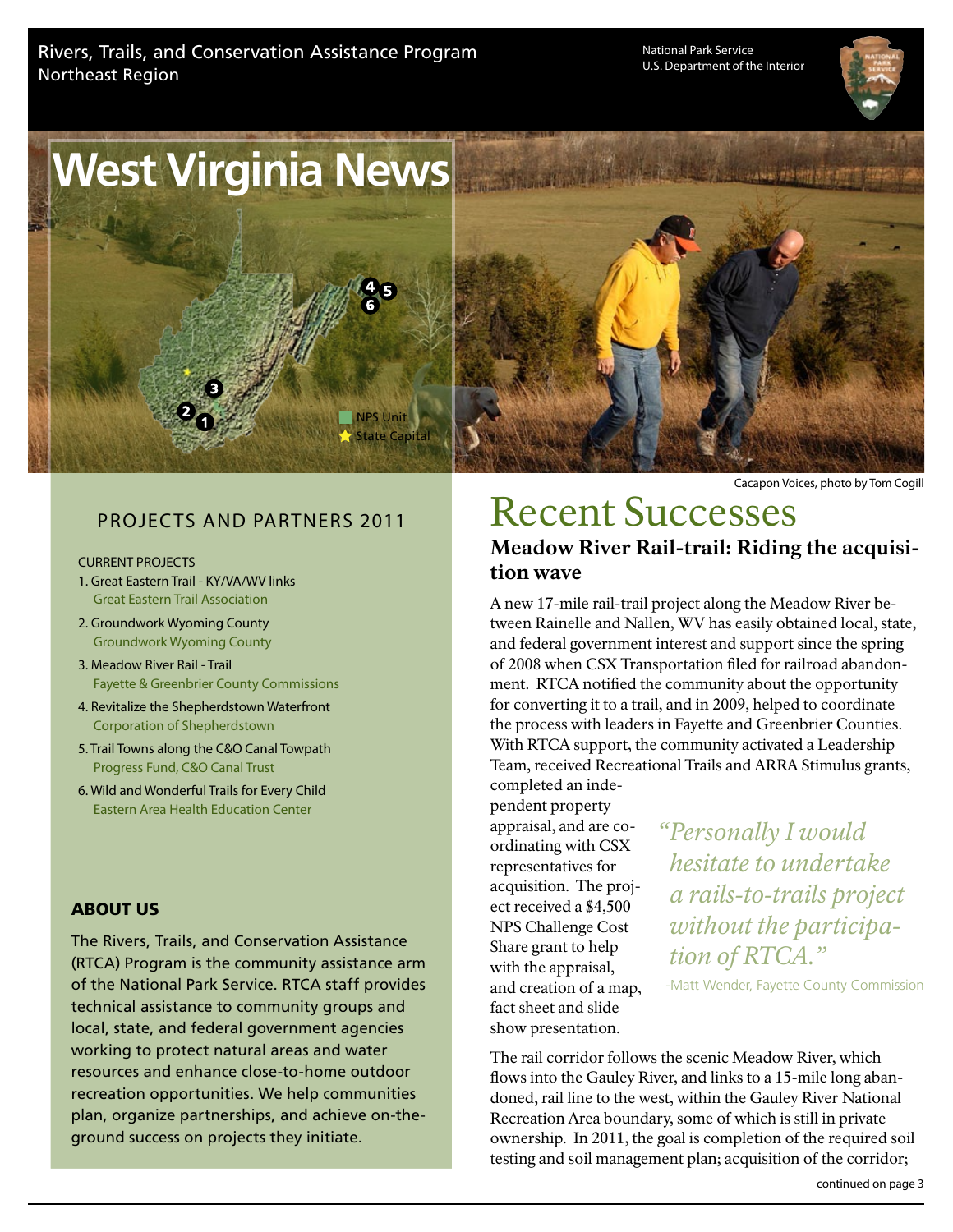# Current Projects

#### 1. Great Eastern Trail - KY/ VA/WV links

Project Partner: Great Eastern Trail Association RTCA Contact: Peggy Pings Location: Southern WV, eastern KY, southwestern VA Congressional District: KY-4, VA-9, WV-3

#### Project Goal

Create a 350 mile hiking trail link between the Breaks Interstate Park in VA/ KY to the Allegheny Trail on the WV/ VA border.

#### 2. Groundwork Wyoming **County**

Project Partner: Groundwork Wyoming **County** 

RTCA Contact: Peggy Pings Location: Wyoming County, in the coalfields of southern WV, part of the National Coal Heritage Area Congressional District: WV-3

#### Project Goal

Develop a youth-based Green Team to collaborate with New River Gorge National River and National Coal Heritage Area, and local trails and park work.

#### 3. Meadow River Rail-Trail

Project Partner: Fayette & Greenbrier County Commissions RTCA Contact: Peggy Pings

Location: Along the Meadow River, between Rainelle and Nallen, WV, in Greenbrier and Fayette Counties. Congressional District: WV-3

#### Project Goal

Convert 16.7 miles of abandoned rail corridor to trail, between Nallen and Rainelle, WV.

#### 4. Revitalize the Shepherdstown **Waterfront**

Location: Shepherdstown, West Virginia on the Potomac River Congressional District(s): 2 Project Partner: Corporation of Shepherdstown NPS Contact: Christopher Niewold

#### Project Goal

Develop a coordinated revitalization plan for the city which includes a fundraising strategy. Complete a master plan as one part of an overall community visioning project.

#### 5. Trail Towns along the Chesapeake and Ohio Canal Towpath

Project Partners: Progress Fund, C&O Canal Trust

RTCA Contact: Beth Porter Location: Communities along the C&O Canal Towpath including: Hancock, Maryland; Williamsport, Maryland;

Point of Rocks, Maryland; Brunswick, Maryland; Shepherdstown, West Virginia and Harpers Ferry, West Virginia Congressional District: MD-6, PA-18, WV-2

NPS Areas: Chesapeake and Ohio Canal NHP

#### Project Goal

Prepare management plan for Trail, pursue designation of Trail as segment of Star Spangled Banner NST, and support phase one of Trail construction.

#### 6. Wild and Wonderful Trails for Every Child

Project Partner: Eastern Area Health Education Center RTCA Contact: Anne O'Neill Location: Jefferson County, WV Congressional District: WV-58

#### Project Goal

Build a trail, garden, and wetland at Page Jackson Elementary School. Future phases will include mapping safe routes to schools and developing an action plan with possible sidewalk additions and signage. Achieve a trail county plan, prioritize projects, and continue to build community coalitions which will eventually lead to a comprehensive county network of trails.



Assessing the Meadow River Rail Trail